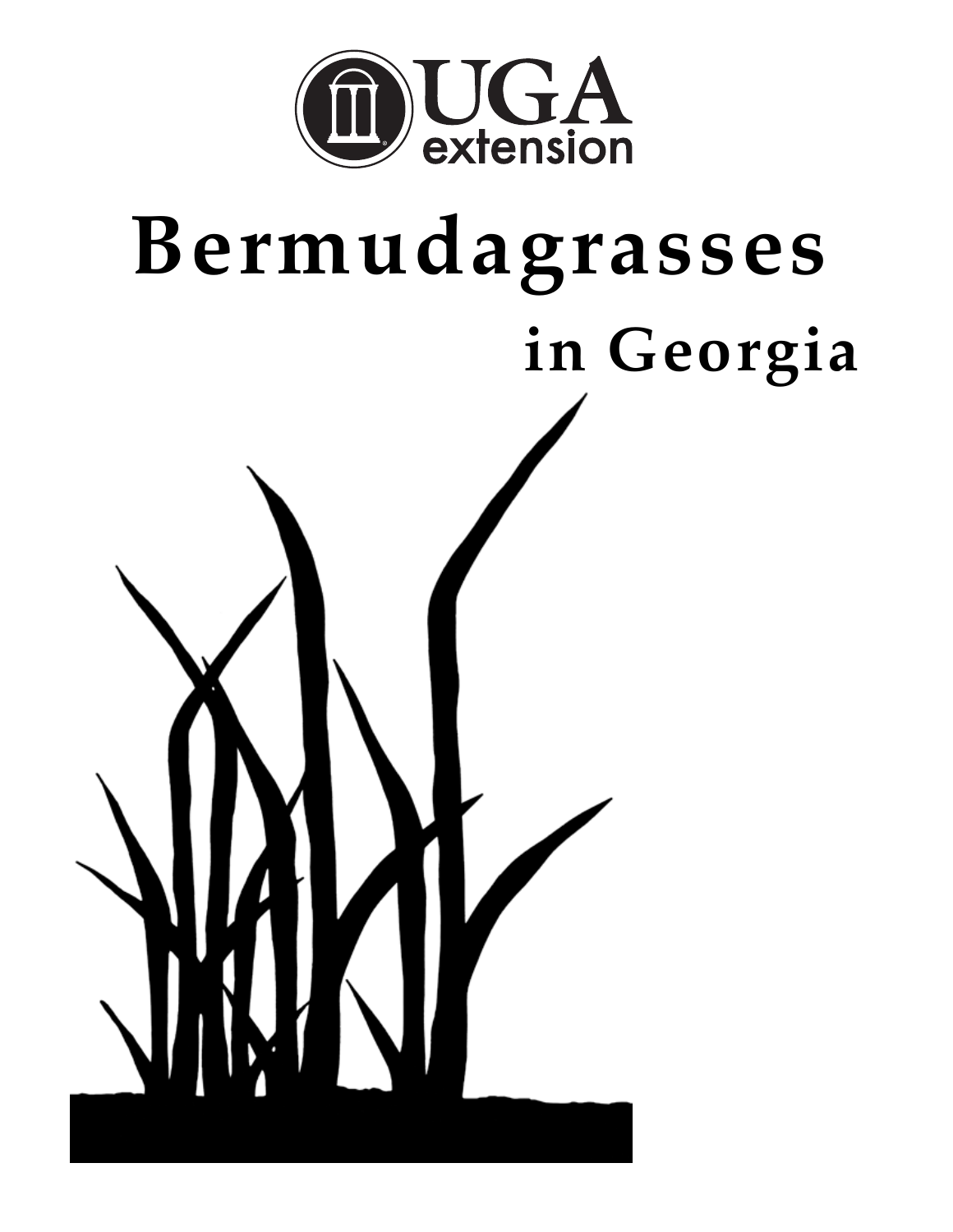# **Table of Contents**

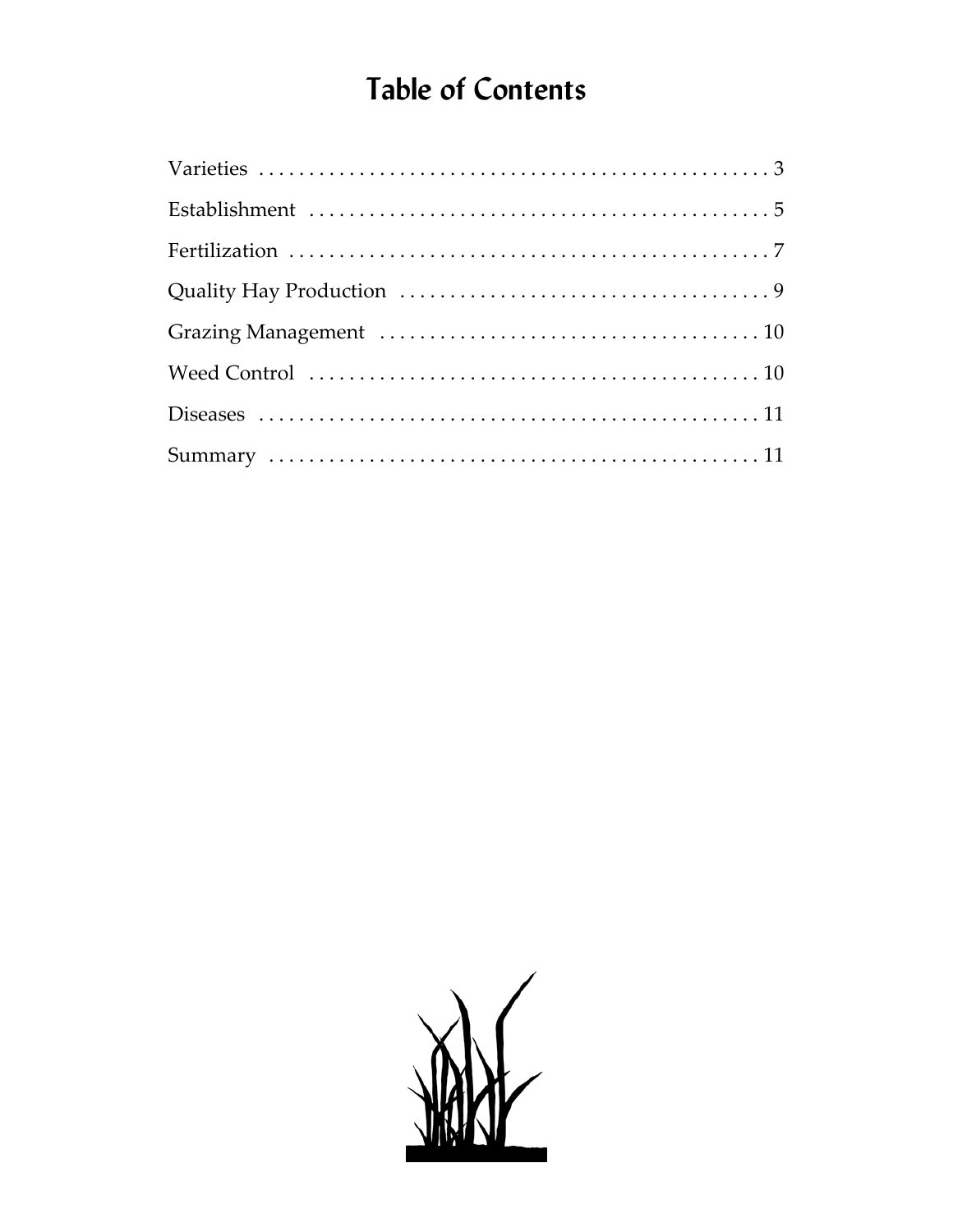# **Bermudagrasses in Georgia**

*Original manuscript by R. Dewey Lee, Glen Harris and Tim R. Murphy, Extension Agronomists Reviewed by Dennis W. Hancock, Glen Harris and Patrick McCullough, Department of Crop and Soil Sciences*

**B**ermudagrass (*Cynodon* spp.) Is an important warm-season, perennial, sod-forming forage grass in Georgia and throughout the southeast. Bermudagrass is productive from spring until fall and is well-suited for grazing or hay production. It is a high-yielding grass: 5 to 7 tons of hay per acre can be produced with good management when there's ample moisture.

Several varieties of bermudagrass are used in Georgia, ranging from Common bermudagrass to the high-yielding, good quality hybrid bermudagrasses. The best variety to use depends on your location in the state and the intended use.

Significant advancements have improved berudagrass yields and forage quality. Dr. Glenn Burton, principal geneticist at the Georgia Coastal Plain Experiment Station in Tifton, released several hybrid bermudagrasses for use in the south. His releases include Coastal, Midland, Coastcross I, Tifton 44, Tifton 78 and Tifton 85.

### **Varieties**

**COASTAL BERMUDAGRASS** was the first hybrid forage bermudagrass developed for use in southern forage programs. Coastal, an  $F_1$  hybrid of Tift common bermuda and a bermudagrass introduced from Asia, was released more than 55 years ago and has been established for hay and grazing on approximately 15 million acres in the southern United States. In Georgia, Coastal is best adapted to the Coastal Plain and lower Piedmont areas. It is not as cold tolerant as Tifton 44 and may winter-kill in the mountains.

Coastal produces high yields of good quality forage when properly fertilized and managed but, like the other hybrid bermudagrasses, Coastal produces few viable seeds and must be established from vegetative planting material.

**TIFTON 85 BERMUDAGRASS** is the latest release from the USDA program in Tifton. It has exceptional yield and produces high quality grazing and hay. Tifton 85 was released in 1992 as a highly digestible hybrid cross of Tifton 68 and an introduction from South Africa. It has larger stems and broader leaves than most other bermudagrasses. Its large rhizomes and stolons spread rapidly and, under good growing conditions, may grow 2 to 3 inches a day. Hay yields and digestibility are considerably better than Coastal, Tifton 44 and Tifton 78 hybrid bermudagrass. Tifton 85 is not as cold tolerant as Coastal and is best adapted to the Coastal Plain region. Although Tifton 85 might survive most winters in the Piedmont region, a severe winter would severely damage stands.

**TIFTON 44 BERMUDAGRASS** is a winter-hardy hybrid bermudagrass released in 1978. Tifton 44 is a cross between Coastal and a winter-hardy bermudagrass from Germany. This hybrid produces more rhizomes than Coastal and is better adapted to the northern areas of the bermudagrass growing regions of the country. Tifton 44 bermudagrass produces higher quality forage than Coastal or Alicia, averaging 7 percent higher in digestibility than Coastal and 10 percent higher than Alicia. Hay yields are similar to Coastal. Tifton 44 starts to grow earlier in spring and grows later into the fall than Coastal or Alicia. Tifton 44 must be established from vegetative planting material (sprigs) and is more difficult to establish than the other forage bermudagrasses.

**TIFTON 78 BERMUDAGRASS** was released in 1984. Tifton 78 is the best of many crosses made between Tifton 44 and Callie. Compared with Coastal, Tifton 78 grows taller, has larger stems and a similar rhizome system, spreads much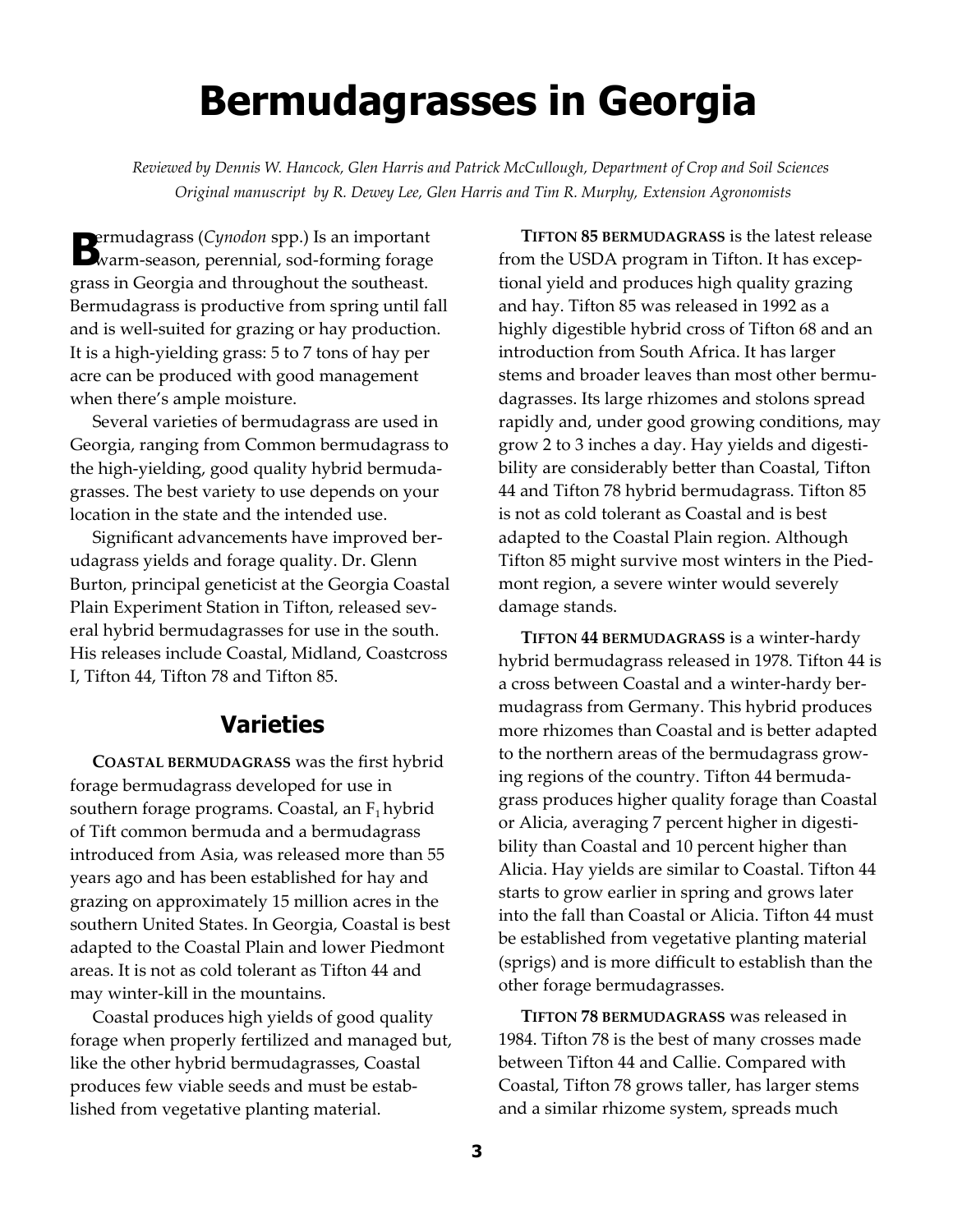faster, is more easily established, and starts growth earlier in the spring.

Tifton 78 is less winter-hardy than Tifton 44. It is well adapted throughout the Coastal Plain and may be grown in the lower Piedmont. Plantings in north Georgia experience some winter-kill during severe winters. The potential for winter injury can be reduced with good management. Do not apply nitrogen after September 1, and do not cut hay after mid September. Tifton 78 pastures can be grazed in the fall, because grazing does not put as much pressure on the stand as does the complete defoliation of a hay cutting. Recent plantings of Tifton 78 have been difficult to maintain. Special attention should be made to maintain good fertility levels and to control insects to reduce stand losses.

**RUSSELL BERMUDAGRASS** was released by Auburn University and Louisiana State University. The origin can be traced to a longestablished field of bermudagrass in Seale, Alabama. It is a dense, lower-growing productive hybrid. Limited testing shows Russell yields well (similar to Coastal) and is winter hardy. Forage quality appears to be similar to Coastal. It exhibits morphological characteristics similar to common bermudagrass.

**FLORAKIRK BERMUDAGRASS** is a fine-stemmed hybrid cross between Tifton 44 and Callie. Test results show that it has slightly higher digestibility than Coastal. This bermudagrass is not very winter hardy and is susceptible to leaf rust. It is more suited to Florida than to Georgia.

**MIDLAND BERMUDAGRASS** is a winter-hardy hybrid (Coastal x a winter-hardy Indiana common) best adapted to the upper Piedmont and Mountain regions. Midland is similar to Coastal in yield, growth habit and forage quality. Some Midland stands still exist in north Georgia; however, the variety has largely been replaced by Tifton 44.

**ALICIA BERMUDAGRASS** was selected from a group of bermudagrasses introduced from Africa and marketed by a Texas businessman in the early 1970s.

Alicia is relatively easy to establish and produces high hay yields (similar to Coastal and Tifton 44), but its forage is lower in quality than Coastal (about 10 percent less digestible). Alicia is susceptible to rust, a foliage disease that destroys leaf tissue and reduces yields and quality. Alicia can be grown throughout the Coastal Plain and lower Piedmont areas. Coastal, Tifton 44 and Tifton 85 are better choices than Alicia for new plantings.

**GRAZER AND BRAZOS BERMUDAGRASSES** are two other hybrids grown in the southern United States. Grazer was released from Louisiana State University and is a cross of selections from Italy and Kenya. It has large stems with wide leaves but is not as productive as Coastal. Brazos was released in Oklahoma in 1982. Brazos also has larger stems and leaves than Coastal but does not perform as well as Coastal. Neither is well suited to Georgia conditions.

**COASTCROSS I AND CALLIE** are two hybrid bermudagrasses previously grown in Georgia. More productive hybrids have replaced their acreage. Both were subject to winter-kill and loss of stands.

**COMMON BERMUDAGRASS** was introduced into the United States from India or Africa more than 150 years ago. It proved to be well-adapted to the humid south and quickly became a widespread weed in cultivated crops. Common produces viable seed and also spreads by stolons and rhizomes so, once it is established in a pasture, it is difficult to eradicate. Common bermudagrass usually is present in combination with fescue or as a contaminant in improved bermudagrass pastures on more than 400,000 acres in Georgia. Because it is hardy, forms a dense sod, can be established from seed, and can be maintained on infertile soils, Common is well-suited to conservation uses.

Selections from Common have been made and are sold as varieties. Several varieties on the mar-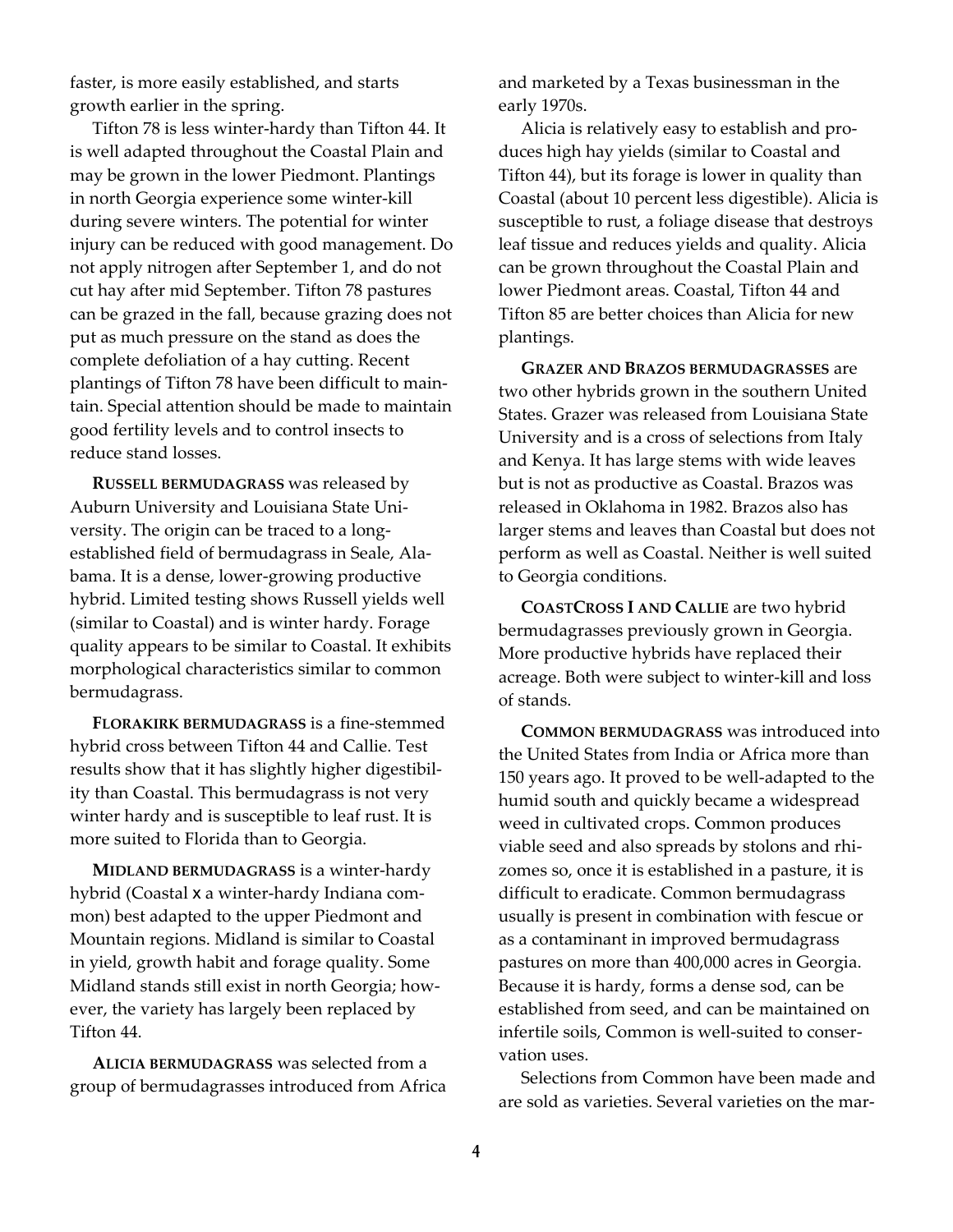ket may also be blends of different types of Common. Although Common does not usually provide high yields – only 50 to 60 percent as much hay per acre as Coastal – it can be effectively used in forage programs to provide summer grazing. In north Georgia, it is best used in combination with fescue and clover. Seed Common in spring (April to June) on a prepared seedbed at the rate of 5 to 8 pounds of seed per acre. Research is underway in Georgia to compare yields and persistence of newly-marketed varieties with the hybrid bermudagrasses.

### **Establishment**

### **Soil Selection**

Bermudagrasses are deep-rooted, sod-forming grasses best adapted to fertile, well-drained soils. They can be grown in north Georgia on bottom land that floods in winter provided the soil has good internal drainage and water does not stand on the soil surface for several days. They are not suited to poorly-drained flatwood soils in south Georgia, but because bermudagrasses use water efficiently, they can grow on sandy upland soils that are not well-suited for row crop production.

### **Seedbed Preparation**

Bermudagrasses is established best on a wellprepared, weed-free seedbed. Soil test before preparing the seedbed and apply the recommended amounts of lime, phosphorus and potassium. Tilling, which is necessary to prepare the soil for planting, will incorporate the lime and fertilizer nutrients into the soil.

Prepare the seedbed at least two to four weeks prior to sprigging to allow the soil to settle. If it is necessary to plow shortly before sprigging, pack the soil by cultipacking or using a heavy roller. Freshly-plowed coarse soils dry quickly, reducing the chance of sprig survival.

### **Planting Dates**

Bermudagrass varieties that produce rhizomes such as Coastal, Tifton 85, Tifton 44, Tifton 78 and Alicia can be planted from late January until late July. Early sprigging of bermudagrass (before the grass breaks dormancy) has some very significant advantages. Soil moisture conditions are usually more favorable in late winter, and sprigs dug before breaking dormancy will have a higher level of stored food reserves to initiate growth once temperatures are warm enough for growth to occur. Bermudagrass plants depend on stored food reserves for winter survival and for the energy to grow in early spring until sufficient leaf area has developed to sustain growth. Sprigs dug in early spring – just after the plants have broken dormancy – will have lower levels of food reserves.

With dormant sprigging, the rhizomes are in the soil and ready to grow as soon as temperatures are warm enough. This also allows more time for the soil to "settle" and to achieve good soil-sprig contact.

You can plant bermudagrass successfully throughout the spring and summer, but good moisture is essential for warm season plantings. Extended periods of dry weather that may occur from May to July can reduce sprig survival and plant growth. Plantings made after late July in north Georgia and after late August in south Georgia may not develop a rhizome system sufficient for winter survival.

### **Planting Material**

Hybrid bermudagrasses produce few viable seeds and must be established from vegetative plant material. Freshly dug sprigs (rhizomes or stolons) are your best source of planting stock for the bermudagrasses. Coastal, Tifton 85 and Alicia can also be established from topgrowth (mature stems). Tifton 44 does not establish easily from topgrowth.

Dig good quality sprigs from pure, wellmaintained stands of bermudagrass and plant soon after digging. To ensure hybrid purity and quality, consider purchasing sprigs from certified fields. A list of certified bermudagrass growers can be obtained from your local county extension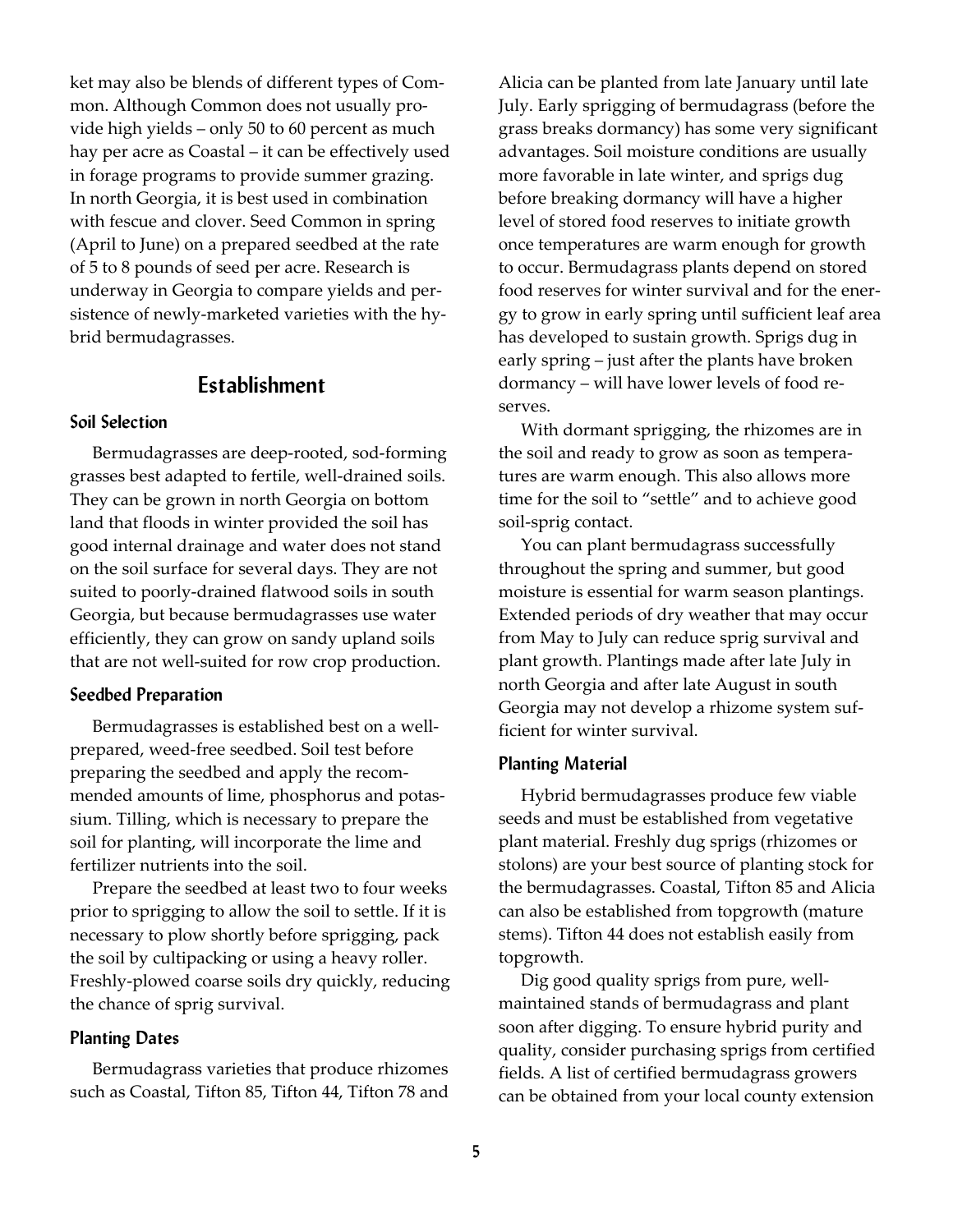office or by calling the Georgia Crop Improvement Association.

Do not let sprigs freeze, dry out or go through heat before planting. Although properly stored sprigs can remain viable for several days after digging, their vigor will decline. If you have to store the sprigs, spread them out in a thin layer (12 inches or less), moisten them, cover them with burlap or a tarpaulin and keep them in a shaded area. Exposure of sprigs to the sun and wind after digging will increase dessication and rapidly reduce their viability.

If topgrowth is used for planting material, the stems should be six to seven weeks old and have six or more nodes. Planting should take place quickly after cutting the stems. Scatter tops and disk them into moist soil; pack the soil with a heavy roller or tractor tires to decrease moisture loss and ensure good soil contact.

### **Sprigging**

Plant 30 to 40 bushels of fresh, good-quality sprigs per acre 2 to 3 inches deep. Properly adjusted commercial sprigging machines will do an acceptable job. Firm the soil around the sprigs by using the press wheels on the sprigging machine or with tractor wheels. On soils with a high clay content, do not cover sprigs with more than 1 inch of soil.

Apply 35 to 50 pounds of nitrogen per acre after the bermudagrass sprigs start to grow. With early planting dates, a second nitrogen application will be necessary to promote rapid coverage. **Do not apply nitrogen after mid August.**

### **No-Till Sprigging**

Bermudagrass sprigs can be successfully planted with no-till sprigging machines. Since the soil does not need to be plowed, the erosion potential is reduced and fields that are too hilly to plow can be established in hybrid bermudagrasses with this equipment. The existing vegetation on fields that will be established should be killed with a herbicide before the field is sprigged. After sprigging, management is similar to

that for fields established with conventional equipment.

### **Weed Control in Newly Sprigged Bermudagrass**

Good weed control during the establishment phase is critical. Newly-established bermudagrass is unable to compete with rapidly growing annual grasses and broadleaf weeds. A thick cover of weeds prevents the bermudagrass stolons from rooting and slows stand establishment.

Options to control weeds in newly-established bermudagrass include timely mowing, grazing and herbicides. As of February, 1997, and with the exception of certain formulations of 2,4-D, there are not preemergence herbicides labeled for use at the time of planting bermudagrass sprigs. 2,4-D can be applied immediately after sprigging and will provide short-term (two to four weeks) control of some annual grasses and broadleaf weeds. A second application will be needed three to four weeks later. Rainfall will be needed to obtain satisfactory weed control. Preemergence applications of 2,4-D have generally been less effective in controlling annual grasses than other herbicides previously labeled for this use. In contrast, postemergence applications of 2,4-D at rates of 0.5 to 1.0 pounds of active ingredient per acre are highly effective for the control of broad-leaf weeds such as common cocklebur, common ragweed and morningglories.

Research is being conducted by agrichemical companies and land grant universities to identify herbicides for the control of annual grasses during bermudagrass establishment. For example, Zorial® effectively controls annual grasses during establishment. As of February, 1996, however, Zorial is not registered for this use. The registration status of Zorial is subject to change. Check with your county extension agent or agrichemical dealer for the latest information on herbicides labeled for this use.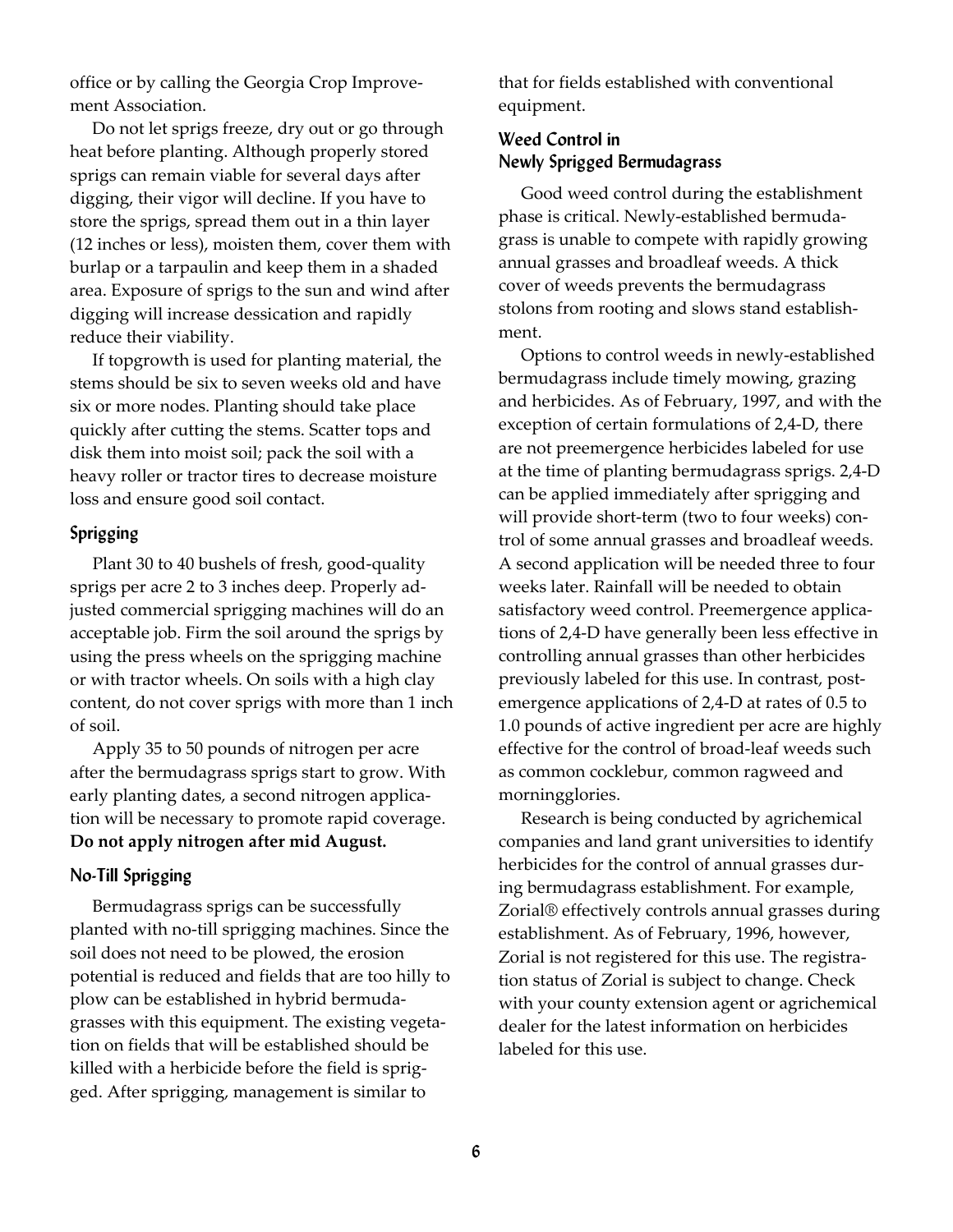### **Winter Survival**

Newly-established bermudagrass spreads as stolons (above-ground runners) and develops roots at nodes on stems to form new plants. These new plants and stolons may die during the winter, leaving only the original plants, unless the new plants have formed rhizomes. Rhizomes are large underground stems that serve as food storage organs and as sources of vegetative buds for forming a thick sod. Bermudagrass planted early is more likely to develop sufficient rhizomes for winter survival than grass planted in late summer.

Bermudagrasses start to store food reserves in the rhizome system during late summer. You should not cut new plantings for hay in late summer, so the plants can accumulate considerable growth to supply the food reserves necessary for winter survival.

**Most failures in establishing fields usually are caused by:**

- Poorly prepared seeds bed.
- Inadequate moisture at planting.
- Planting sprigs too dry or desiccated.
- Not using enough planting material.
- Not firming soil around planting material.
- Planting too deep or too shallow.
- Severe weed competition.

### **Fertilization**

You need a sound fertilization program to produce high yields of good quality forage for hay or grazing and to maintain healthy, productive stands.

Bermudagrass grows well at a soil pH range of 5.5 to 6.5. High rates or nitrogen increase soil acidity, making frequent applications of limestone necessary. Test your soil each year and apply lime when needed.

Bermudagrass is a heavy user of fertilizer nutrients. A 6-ton per acre hay yield will remove significant quantities of fertilizer nutrients (see Table 1), which must be replaced to maintain soil fertility levels.

| Table 1. Fertilizer Nutrients Removed in 6 Tons of<br>Bermudagrass Hay |  |  |  |  |
|------------------------------------------------------------------------|--|--|--|--|
| Pounds/Acre                                                            |  |  |  |  |
| 300                                                                    |  |  |  |  |
| 84                                                                     |  |  |  |  |
| 252                                                                    |  |  |  |  |
| 36                                                                     |  |  |  |  |
| 27                                                                     |  |  |  |  |
| 77                                                                     |  |  |  |  |
|                                                                        |  |  |  |  |

### **Nitrogen**

Nitrogen (N) stimulates plant growth and increases the crude protein content of the forage. With adequate moisture, bermudagrass responds to high rates of nitrogen fertilizer. Several applications of nitrogen will be used more efficiently than a single large application. The quantity of nitrogen and frequency of application depend on how the crop is used – for hay or grazing – and how intensively the crop is managed.

N rates for hay production: Apply 75 to 100 pounds of nitrogen per acre in the spring before rapid growth begins and apply a similar quantity after each harvest except the last harvest in the fall. Since bermudagrass grows more rapidly in late spring and early summer and is higher in quality during that period than in late summer, some hay producers prefer to apply heavier rates of nitrogen in spring and early summer than in late summer.

N rates for grazing: When bermudagrass is used for grazing, the amount and frequency of application of nitrogen depend on the stocking rate. With moderate stocking rates, an application of 50 to 75 pounds of nitrogen per acre in April, June and July is adequate. Heavily stocked pastures may require 60 to 80 pounds of nitrogen every four to six weeks.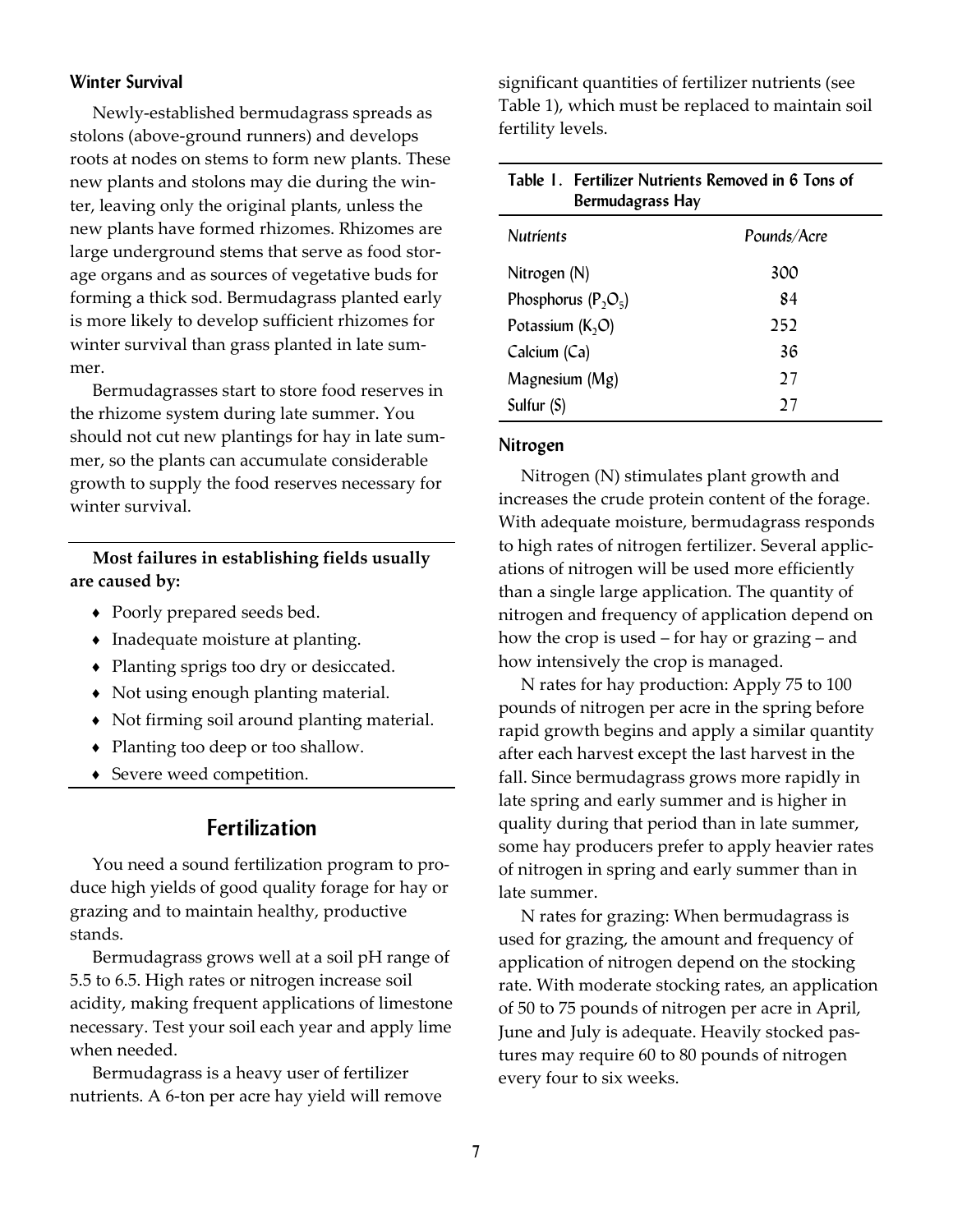### **Nitrogen Sources**

Three major nitrogen sources are used on bermudagrass in Georgia. These are solid ammonium nitrate AN (34 percent N), urea-AN solutions (30 to 32 percent N) and AN solutions (19 to 21 percent N). Other nitrogen sources used in Georgia include anhydrous ammonia (82 percent N), solid urea (46 percent N) and ammonium sulfate (21 percent N). All sources can be used successfully if applied correctly.

Since nitrogen is applied topdressed to bermudagrass, there is a potential during warm weather for some volatilization loss of nitrogen from any material containing urea. Urease enzymes, found in plants and soils, can convert the N in urea to a gas. This occurs at the soil surface but not after the urea leaches into the soil. Approximately  $\frac{1}{4}$ inch of rainfall is needed to incorporate urea and essentially eliminate volatilization. Under field conditions, if there is ½ inch of rainfall within 72 hours after application, N losses from urea-based fertilizers are negligible. *Surface-applied nitrogen in forms other than urea will not be volatilized under Georgia conditions.*

You need to take certain precautions when using anhydrous ammonia. Because it is a gas, it must be injected approximately 6 inches beneath the soil surface, and the injection slot must be properly sealed to prevent significant losses of N. Because injection equipment is required, most anhydrous ammonia is applied by custom applicators.

You can use ammonium sulfate on bermudagrass; however, it is very acid-forming when compared to other N sources. It forms three times as much acidity as urea, urea-AN, AN and anhydrous ammonia. Growers can compensate for this additional acidity by maintaining a good liming program.

In summary, any commercially available N source will be effective if applied correctly. Select an N source based on cost per pound of N and/or convenience of application.

### **Potassium**

Potassium (K) is second only to nitrogen in the concentration found in bermudagrass. Potassium is essential for high yields and to maintain healthy stands. The rates of potassium needed vary with soil K levels, cropping intensity and rates of nitrogen used. (See Table 2.)

| Table 2. Pounds of Potassium $(K, O)$ Needed per<br>Acre for Hay Production or Grazing with<br>Different N Rates and Soil Test K Levels |                                                      |        |      |  |  |  |
|-----------------------------------------------------------------------------------------------------------------------------------------|------------------------------------------------------|--------|------|--|--|--|
| Nitrogen<br>Rate lbs/A                                                                                                                  | Low                                                  | Medium | High |  |  |  |
|                                                                                                                                         | Hay Production<br>Ibs of $K$ , $O$ to apply per acre |        |      |  |  |  |
| 200                                                                                                                                     | 250                                                  | 200    | 150  |  |  |  |
| 300                                                                                                                                     | 300                                                  | 250    | 200  |  |  |  |
| 400                                                                                                                                     | 350                                                  | 300    | 250  |  |  |  |
| Grazing                                                                                                                                 |                                                      |        |      |  |  |  |
| 150-250                                                                                                                                 | 120                                                  | 60     | 30   |  |  |  |

Potassium is more efficiently used with multiple applications. Applying potassium in the spring before rapid growth begins and after every other harvest should be satisfactory.

### **Bermudagrass Decline**

Many bermudagrass stands in Georgia have slowly declined over a period of years to the point that the stands are too thin to be productive. As the stand thins, weeds encroach and further reduce the value of the hay field or pasture. The one factor usually consistent in situations when bermudagrass stands have lost vigor and productivity is low soil K levels. Bermudagrass uses large quantities of potassium, which is removed when the grass is harvested for hay. High rates of nitrogen stimulate forage growth and increase hay yields. When high N rates are coupled with low rates of potassium fertilization, K levels decline due to the high rate of removal. In effect, we are mining the soil of K.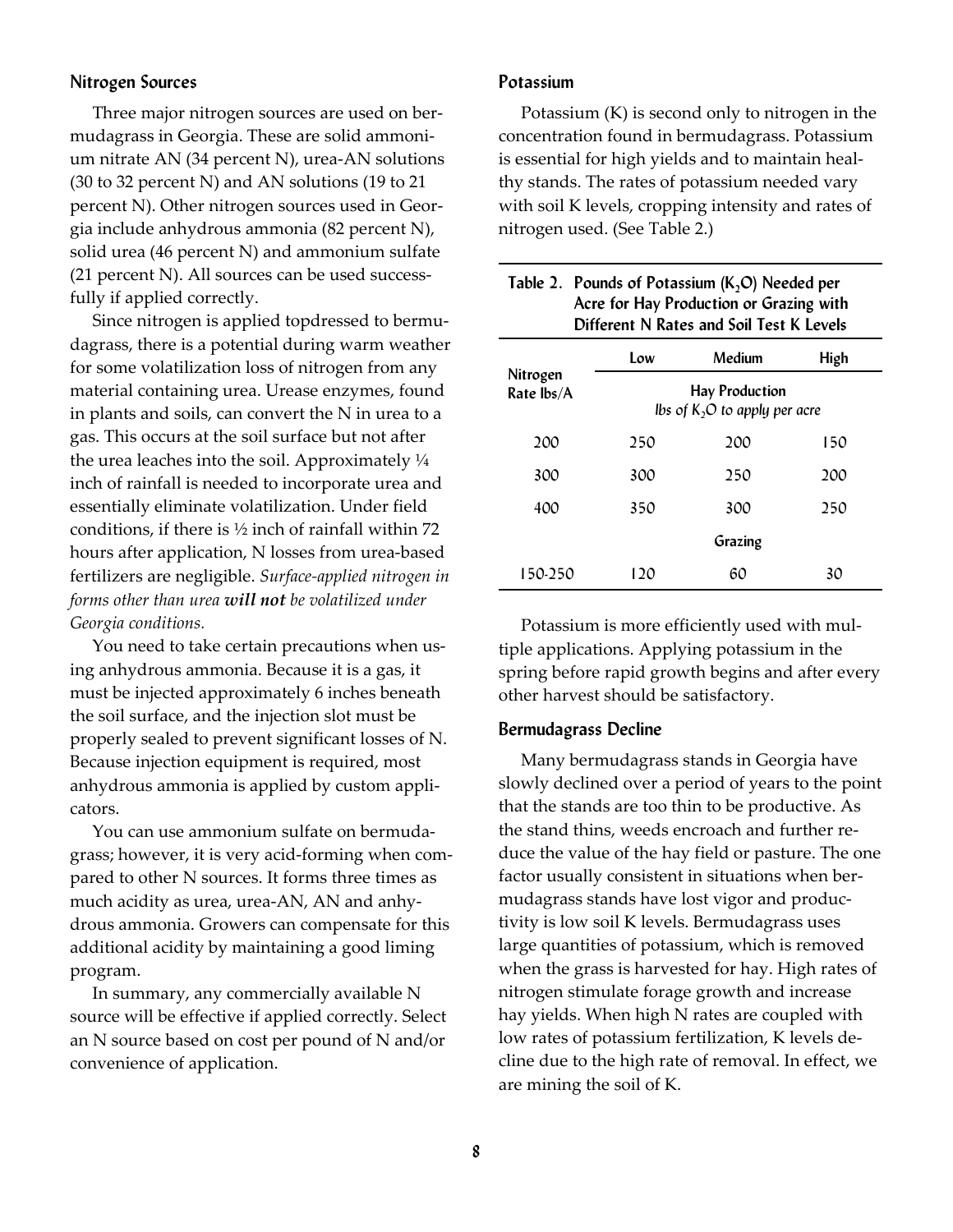Bermudagrass that is K deficient is less winterhardy and stands may thin during harsh winters. Keep K rates up to maintain stands.

### **Phosphorus**

Phosphorus (P) is essential for many plant processes and is necessary for high forage yields. Phosphorus does not leach readily from the soil, so one application per year is sufficient. You can apply phosphorus any time during the year. Rates of phosphorus needed for grazing and hay production are shown in Table 3.

| Table 3. Pound of Phosphorus $(P, O_5)$ Needed per |
|----------------------------------------------------|
| Acre for Hay Production or Grazing with            |
| Different N Rates and Soil Test P Levels           |
|                                                    |

|                        | Soil P Levels                                              |        |      |  |
|------------------------|------------------------------------------------------------|--------|------|--|
| Nitrogen<br>Rate lbs/A | Low                                                        | Medium | High |  |
|                        | <b>Hay Production</b><br>Ibs of $P_2O_5$ to apply per acre |        |      |  |
| 200                    | 80                                                         | 60     | 30   |  |
| 300                    | 90                                                         | 70     | 40   |  |
| 400                    | 100                                                        | 80     | 50   |  |
|                        | Grazing                                                    |        |      |  |
| 150-250                | 60                                                         | 30     | O    |  |

### **Quality Hay Production**

Bermudagrass that is well fertilized, harvested at the proper time and stored to minimize losses can produce high yields of good quality hay. Bermudagrass hay is widely used in rations for beef and dairy cattle and horses.

### **Fertilization**

A good fertilization program is essential for successful hay production. Fertilization guidelines are in the section on fertilizers on page 7.

### **Harvest Intervals**

The harvest interval affects forage yields and forage quality. Forage quality (digestibility and

protein content) is highest when the grass is very young and declines as the grass matures (see Figure 1). Total dry matter yields per acre, however, increase with time. Harvesting bermudagrass at four- to five-week intervals represents the best compromise between forage yields and forage quality. This harvesting interval produces hay that has a high proportion of leaves to stems and is easy to cure.



**Figure 1. Quality of Coastal Bermudagrass as Influenced by Age of Accumulated Growth Since Previous Harvest**

### **Harvesting**

Because close clipping will not harm stands, bermudagrass can be cut as low as the mower and terrain will allow.

You need a mower in excellent mechanical condition to obtain a clean cut. Bermudagrass has relatively fine stems, so mechanical conditioning – crimping or crushing stems – is not necessary for rapid curing. A hay tedder used to fluff the swath or windrow after 4 to 6 hours of drying time will increase the rate of drying. In good hay drying conditions, the moisture content should be low enough for baling (less than 20 percent) in 24 to 36 hours.

High quality, leafy hay is more difficult to retain in bales than longer, stemmy hay. As moisture content and other factors change, periodic baler adjustments are necessary to obtain a tight bale that will withstand handling.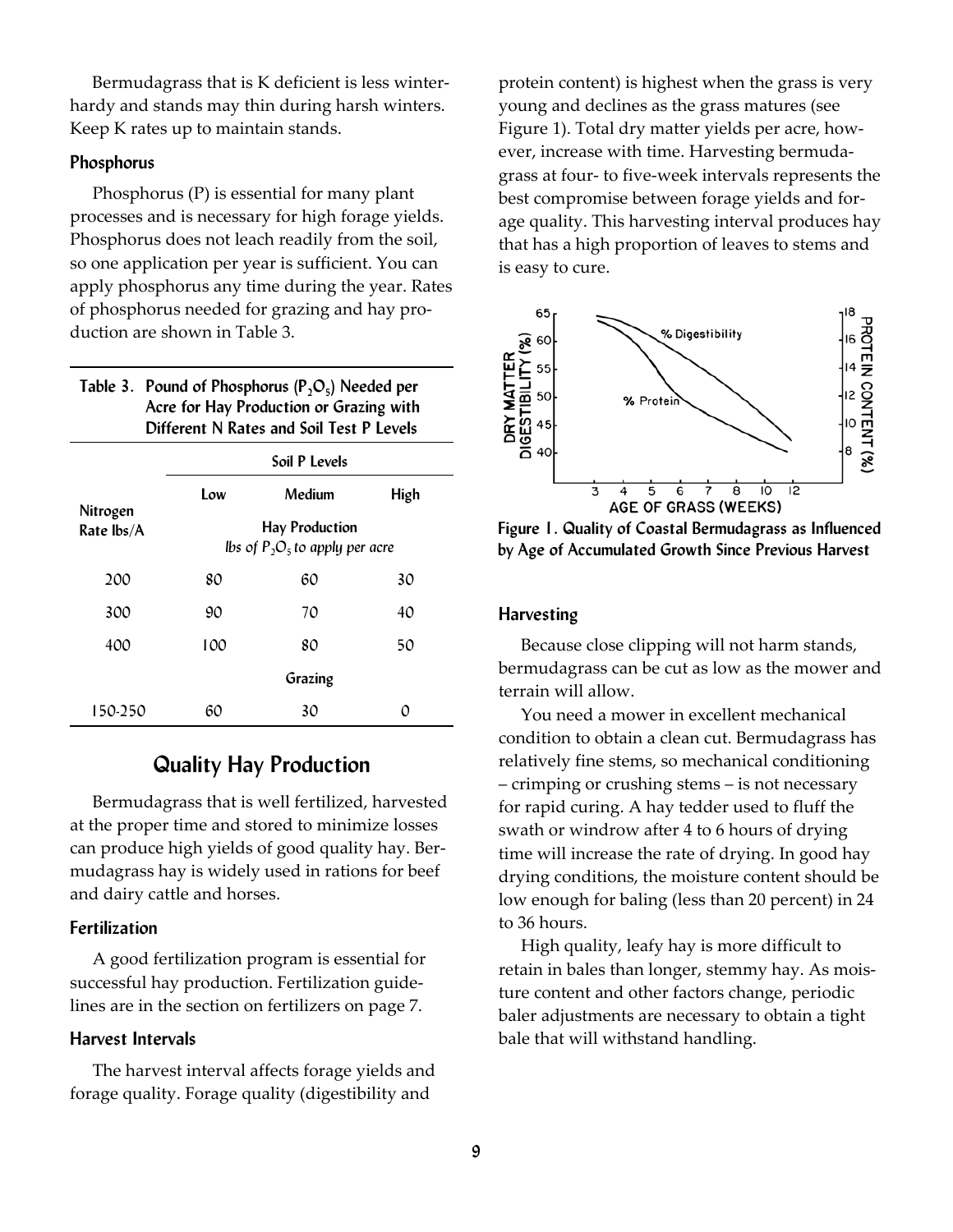### **Grazing Management**

Bermudagrass pastures should be managed to keep young, leafy forage available for grazing. Cattle consuming young, leafy forage will gain weight faster and produce more milk than cattle grazing older, stemmy grass that is lower in digestibility and protein content. Animal weight gains on poor quality forage are limited by reduced forage quality (digestibility and protein content) and reduced intake of forage by the animal.

You should manage bermudagrass pastures to keep forage growth 2 to 4 inches in height. When pastures are understocked, a tall growth of bermudagrass will accumulate. Cattle will then start to "spot graze," continuously grazing small areas in the pasture where the grass is kept shorter by repeated grazings. When this occurs, the pasture is not being used efficiently. When Tifton 85 is grazed, different management is needed. Tifton 85 will be more productive and carry more cattle when at least 4 inches of growth is maintained in the pasture.

The key to good grazing management is matching the stock rate to the grass growth rate. Since bermudagrass growth is affected by moisture, fertilization and the season of the year, the growth rate is not constant throughout the grazing season. To maintain forage growth within the desired limits, vary the stocking rate by adding or removing animals from a pasture or by reducing the area available for grazing.

### **Weed Control**

A vigorous, well-maintained stand of bermudagrass is the first line of defense against a weed infestation. Cultural practices such as liming, fertilizing, proper grazing and hay practices should be closely followed to promote a dense cover of bermudagrass. Most broadleaf weeds can be effectively controlled with properly timed applications of 2,4-D (numerous trade names), dicamba (Banvel) and triclopyr (Remedy). Twoway mixtures of 2,4-D and dicamba (Weedmaster) or 2,4-D and picloram (Grazon P+D) may also be used to control a wide spectrum of broadleaf weeds in bermudagrass pastures and hay fields. Metsulfuron (Ally) can be used to control "Pensacola" bahiagrass and several broadleaf weed species. If necessary, hexazinone (Velpar) is available for the control of smutgrass. Paraquat (Gramaxone Extra) can be used on dormant bermudagrass for the control of winter annual grasses and certain broadleaf weeds.

As of February, 1997, no selective preemergence or postemergence herbicides are labeled for control of annual grasses such as crabgrass, goosegrass and sandbur in pastures and hay fields. Research is being conducted by agrichemical companies and land grant universities to identify herbicides for the control of annual grasses. Results of this research are promising. Refer to the current edition of the *Georgia Pest Control Handbook,* your county extension agent or an agrichemical dealer for the latest information regarding herbicides labeled for annual grass control in bermudagrass hay fields and pastures. Spot applications of glyphosate (Roundup) may be used to control annual grasses; however, the bermudagrass will be severely injured or killed in areas treated with glyphosate. Wick-bar applications of glyphosate are very useful to control johnsongrass in hay fields. Delay the use of the wick-bar until a suitable height difference exists between the bermudagrass and the johnsongrass so the wick-bar does not come in contact with the bermudagrass foliage.

Depending on the herbicide, there if often a time period that much elapse between application and animal grazing or hay removal from the field. This period is known as a *grazing or haying restriction.* Since grazing and haying restrictions vary among the various herbicides, the individual herbicide label should be read carefully and fully understood before use. Additionally, grazing and haying restrictions are also shown in the current edition of the *Georgia Pest Control Handbook.*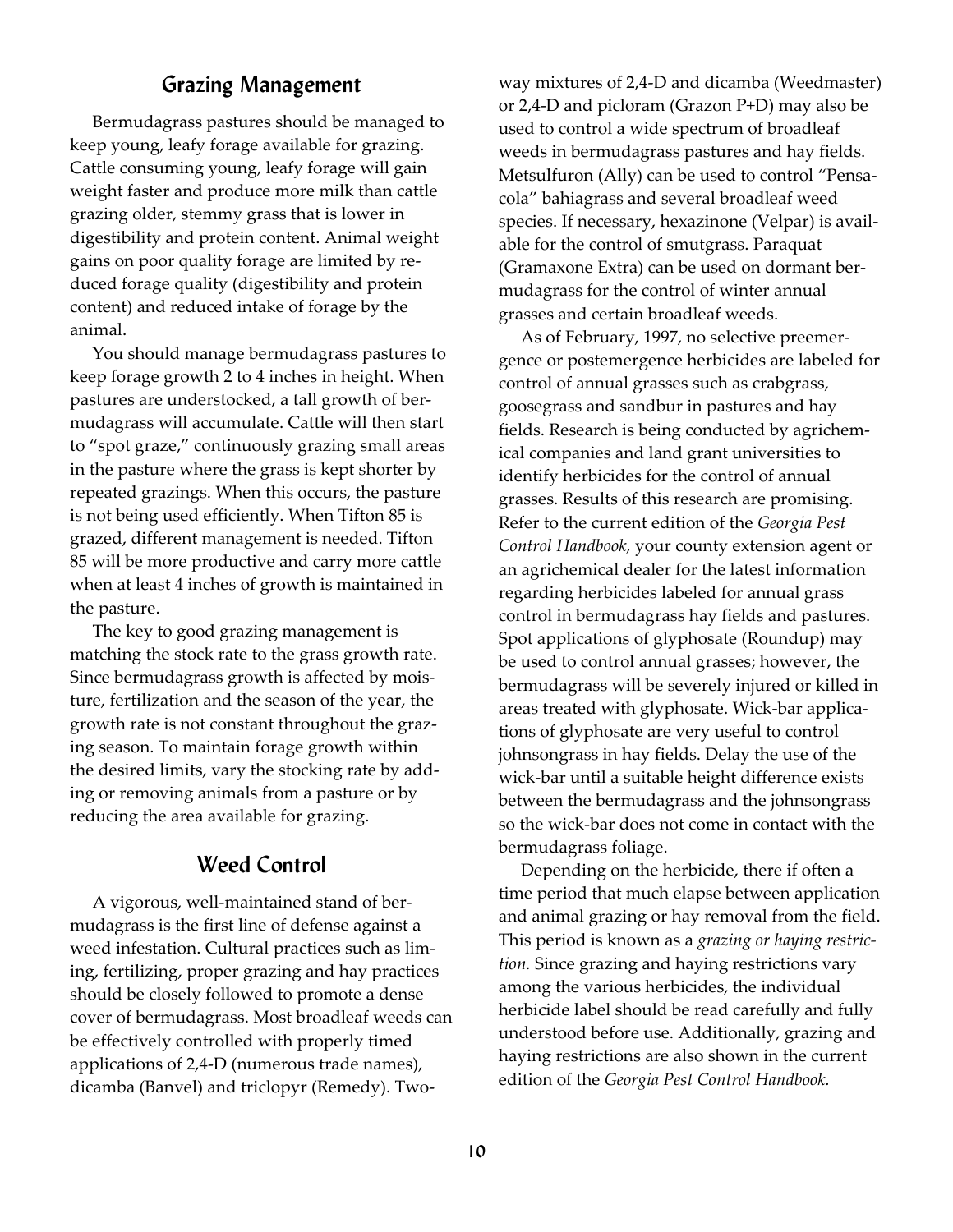### **Diseases**

Diseases have not been a major limiting factor for bermudagrass in Georgia. Two fungus diseases caused by *Helminthosporium* and *Rhizoctonia* occur periodically in bermudagrass fields.

### **Helminthosporium**

This fungus can attack roots, crowns, stems and leaves and is considered by far the most critical disease attacking bermudagrass. *Helminthosporium* causes reddish-brown to purplishblack spots to appear on the foliage. The spots enlarge, becoming longer than they are wide and frequently merge together to kill the entire leaf. Dead leaves are tan in color and appear in circular areas in the field. Black streaks appear on infected stems. The fungus works its way from the stem into the crown and roots, causing a dark brown discoloration. Infected stems tend to become spindly and lodge but do not break off.

Low potassium levels in the soil predispose bermudagrass to *Helminthosporium*. Spittlebug injury also increases losses due to this disease. *Helminthosporium* is easy to control if the following practices are followed:

- 1. Keep potassium levels up.
- 2. Burn bermudagrass fields each year four to six weeks before new growth begins.
- 3. Control spittlebug injury.
- 4. Remove hay as soon as it is ready.

### **Rhizoctonia**

This disease is caused by the soil fungus *Rhizoctonia,* which is responsible for a lawn disease known as brown patch. In hot, wet weather, the fungus infects stems and leaves causing brown circular patches varying from a few inches to several feet in diameter.

A fungicide treatment for *Rhizoctonia* control is not practical under field conditions. The best control is to avoid excessive rates of nitrogen and remove hay as soon as it is ready.

### **Summary**

Bermudagrass is a productive, warm-season, perennial forage crop that can be used effectively in forage programs throughout Georgia. Good management is necessary to produce and use good quality forage and maintain healthy, productive stands.

### **Seven Keys to Managing Bermudagrass:**

- 1. Select the variety best suited to your area and intended use.
- 2. Prepare a good seedbed; plant fresh, good quality sprigs; and control weeds.
- 3. Test your soil and apply recommended rates of fertilizer.
- 4. Harvest for hay at four- and five-week intervals.
- 5. Manage grazing pastures to keep the forage young and leafy.
- 6. Use only herbicides that are labeled for use on bermudagrass pastures and hay fields.
- 7. Follow all approved cultural practices to improve bermudagrass competition with weeds.